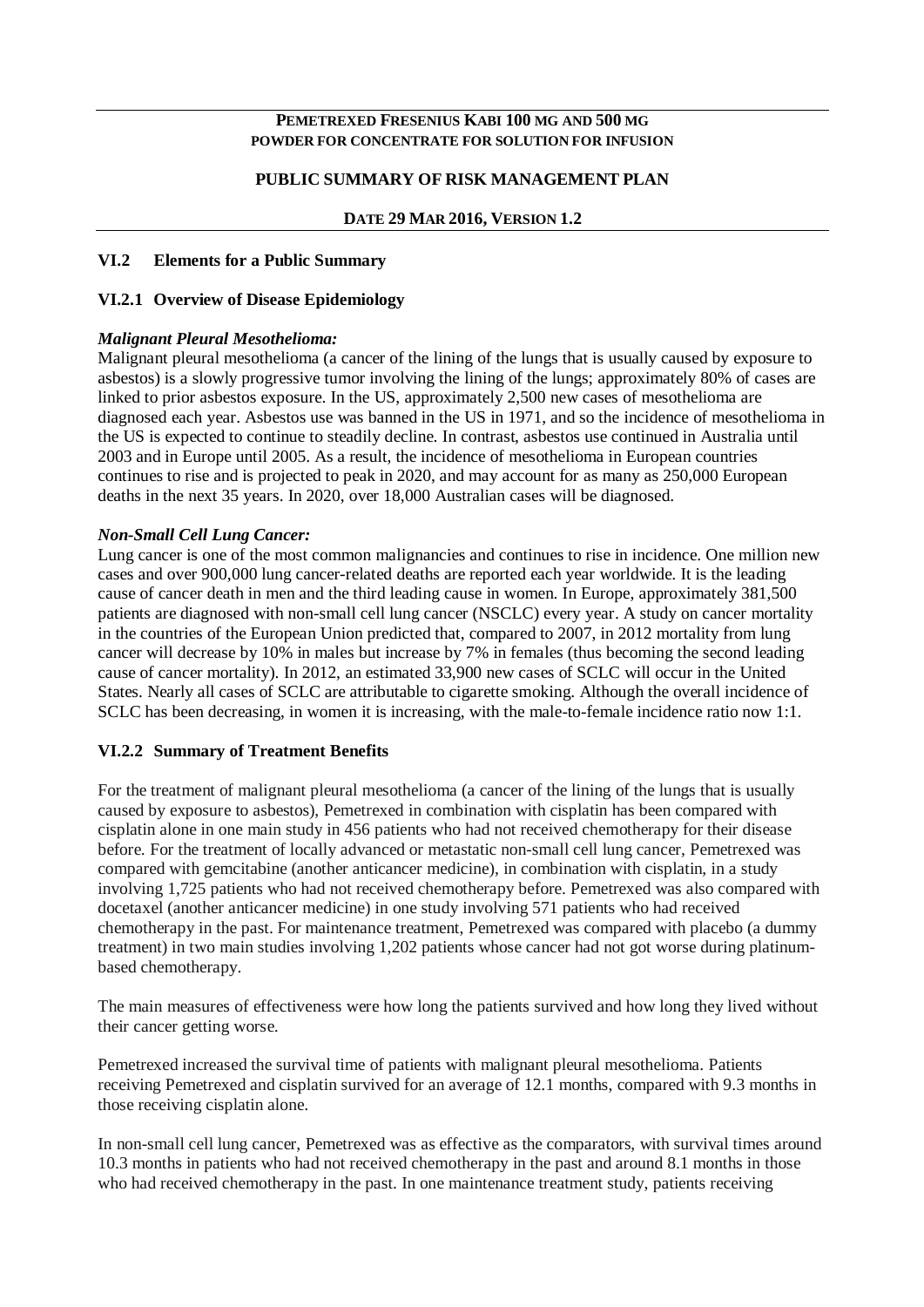Pemetrexed lived for a further 4.3 months from the start of maintenance treatment without their cancer getting worse, compared with 2.6 months in those receiving placebo. In the second maintenance study, the figures were 4.1 months in the Pemetrexed and 2.8 months in the placebo group. Improved survival times with Pemetrexed were only seen in patients with non-small cell lung cancer of the non-squamous type.

## **VI.2.3 Unknowns relating to treatment benefits**

Different people respond differently to medication depending on which ethnic group, genetic they come, from their age or genetic background.

Experience with Pemetrexed in the paediatric population is very limited as the efficacy and safety profile has not been studied in these patients.

Due to the lack of availability of data Pemetrexed should not be used in the pregnancy and lactation. So women of child bearing potential should use contraception.

It is not known whether pemetrexed is excreted in human milk and adverse reactions on the suckling child cannot be excluded. Breast-feeding must be discontinued during pemetrexed therapy.

| <b>Safety Concern</b>                                                                                                                          | What is known                                                                                                                                                                                                                                                                                                                                                                                                                                                                                                                                                | <b>Preventability</b>                                                                                                                                                                                                   |
|------------------------------------------------------------------------------------------------------------------------------------------------|--------------------------------------------------------------------------------------------------------------------------------------------------------------------------------------------------------------------------------------------------------------------------------------------------------------------------------------------------------------------------------------------------------------------------------------------------------------------------------------------------------------------------------------------------------------|-------------------------------------------------------------------------------------------------------------------------------------------------------------------------------------------------------------------------|
| <b>Important Identified Risks</b>                                                                                                              |                                                                                                                                                                                                                                                                                                                                                                                                                                                                                                                                                              |                                                                                                                                                                                                                         |
| Non-compliance with vitamin<br>supplementation, manifested<br>mainly as blood disorders and<br>gastrointestinal (stomach and<br>gut) disorders | Treatment with pemetrexed is<br>associated with blood disorders such<br>as neutropenia (low levels of<br>neutrophils, the white blood cells<br>that fight bacterial infection),<br>neutropenia with fever (febrile<br>neutropenia), and infection with<br>severe neutropenia, and<br>gastrointestinal disorders such as<br>feeling or being sick and diarrhoea<br>(treatment-related toxicity). In<br>clinical trials, patients who received<br>pre-treatment with folic acid and<br>vitamin $B_{12}$ experienced less toxicity<br>and less severe toxicity. | All patients treated with<br>Pemetrexed Fresenius Kabi<br>must take folic acid and vitamin<br>$B_{12}$ , in order to reduce the<br>occurrence of blood and gut<br>side effects related to treatment<br>with pemetrexed. |

#### **VI.2.4 Summary of safety concerns**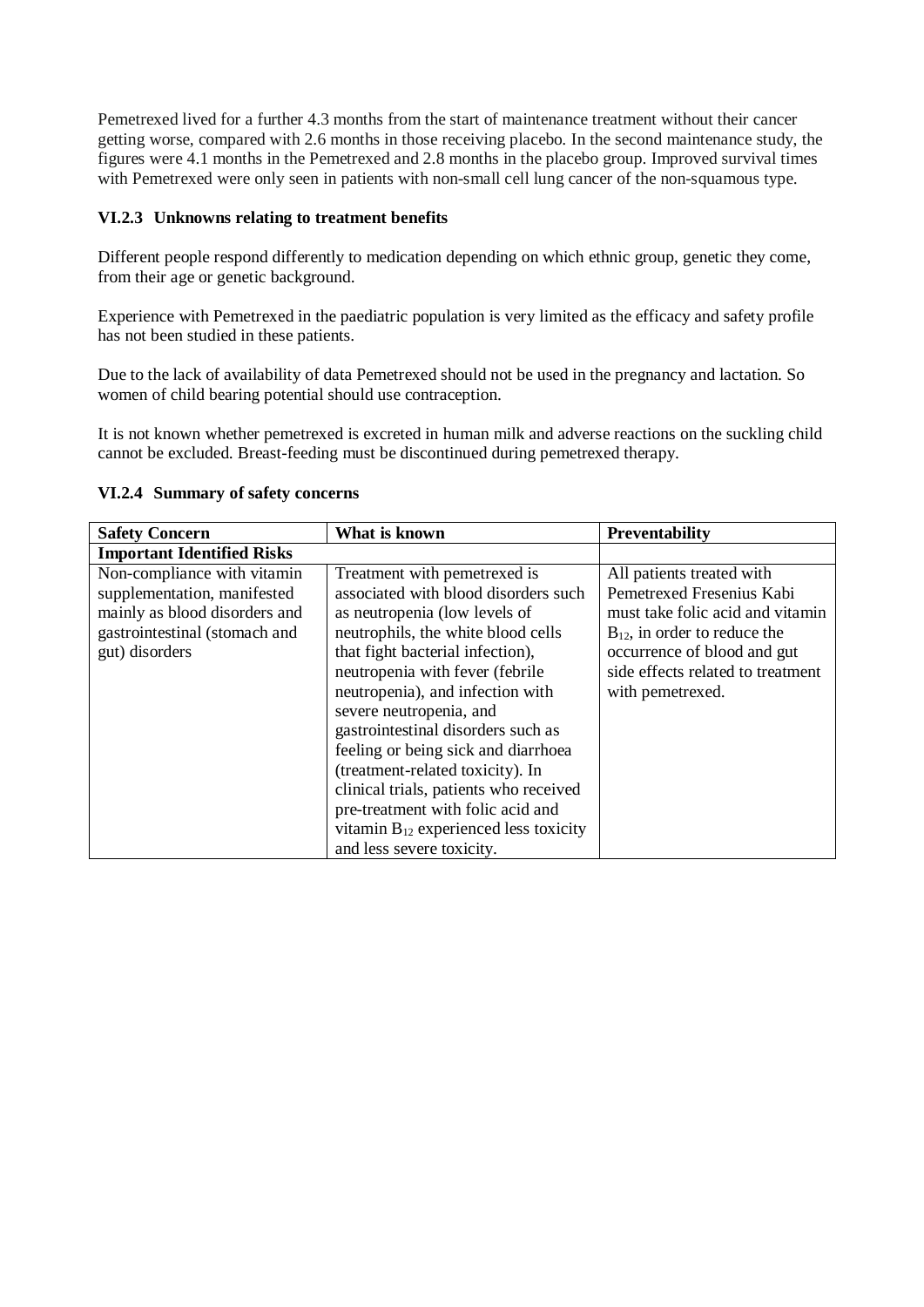| <b>Safety Concern</b>                          | What is known                                                                                                                                                                                                                                                                                                                                                                                                                           | Preventability                                                                                                                                                                                                                                                                                                                                                                                                                                                                                                                                                                                |
|------------------------------------------------|-----------------------------------------------------------------------------------------------------------------------------------------------------------------------------------------------------------------------------------------------------------------------------------------------------------------------------------------------------------------------------------------------------------------------------------------|-----------------------------------------------------------------------------------------------------------------------------------------------------------------------------------------------------------------------------------------------------------------------------------------------------------------------------------------------------------------------------------------------------------------------------------------------------------------------------------------------------------------------------------------------------------------------------------------------|
| Stomach and gut disorders                      | When pemetrexed is given in                                                                                                                                                                                                                                                                                                                                                                                                             | Patients should receive                                                                                                                                                                                                                                                                                                                                                                                                                                                                                                                                                                       |
| (gastrointestinal disorders)                   | combination with cisplatin, infection                                                                                                                                                                                                                                                                                                                                                                                                   | adequate treatment and                                                                                                                                                                                                                                                                                                                                                                                                                                                                                                                                                                        |
|                                                | or irritation of the stomach and                                                                                                                                                                                                                                                                                                                                                                                                        | appropriate hydration before                                                                                                                                                                                                                                                                                                                                                                                                                                                                                                                                                                  |
|                                                | intestine can occur; severe                                                                                                                                                                                                                                                                                                                                                                                                             | and/or after receiving treatment                                                                                                                                                                                                                                                                                                                                                                                                                                                                                                                                                              |
|                                                | dehydration has been observed in                                                                                                                                                                                                                                                                                                                                                                                                        | with Pemetrexed Fresenius                                                                                                                                                                                                                                                                                                                                                                                                                                                                                                                                                                     |
|                                                | these patients. Feeling or being sick,                                                                                                                                                                                                                                                                                                                                                                                                  | Kabi.                                                                                                                                                                                                                                                                                                                                                                                                                                                                                                                                                                                         |
|                                                | diarrhoea, and constipation, are very                                                                                                                                                                                                                                                                                                                                                                                                   |                                                                                                                                                                                                                                                                                                                                                                                                                                                                                                                                                                                               |
|                                                | common side effects (seen in more                                                                                                                                                                                                                                                                                                                                                                                                       | Patients should inform their                                                                                                                                                                                                                                                                                                                                                                                                                                                                                                                                                                  |
|                                                | than 1 in 10 patients); stomach upset                                                                                                                                                                                                                                                                                                                                                                                                   | doctor immediately if they                                                                                                                                                                                                                                                                                                                                                                                                                                                                                                                                                                    |
|                                                | and heartburn are common side                                                                                                                                                                                                                                                                                                                                                                                                           | develop signs of inflammation                                                                                                                                                                                                                                                                                                                                                                                                                                                                                                                                                                 |
|                                                | effects (seen in more than 1 in 100<br>patients).                                                                                                                                                                                                                                                                                                                                                                                       | or irritation in the stomach.                                                                                                                                                                                                                                                                                                                                                                                                                                                                                                                                                                 |
|                                                |                                                                                                                                                                                                                                                                                                                                                                                                                                         | All patients treated with                                                                                                                                                                                                                                                                                                                                                                                                                                                                                                                                                                     |
|                                                |                                                                                                                                                                                                                                                                                                                                                                                                                                         | Pemetrexed Fresenius Kabi                                                                                                                                                                                                                                                                                                                                                                                                                                                                                                                                                                     |
|                                                |                                                                                                                                                                                                                                                                                                                                                                                                                                         | must take folic acid and vitamin                                                                                                                                                                                                                                                                                                                                                                                                                                                                                                                                                              |
|                                                |                                                                                                                                                                                                                                                                                                                                                                                                                                         | $B_{12}$ , in order to reduce the                                                                                                                                                                                                                                                                                                                                                                                                                                                                                                                                                             |
|                                                |                                                                                                                                                                                                                                                                                                                                                                                                                                         | occurrence of blood and gut                                                                                                                                                                                                                                                                                                                                                                                                                                                                                                                                                                   |
|                                                |                                                                                                                                                                                                                                                                                                                                                                                                                                         | side effects related to treatment                                                                                                                                                                                                                                                                                                                                                                                                                                                                                                                                                             |
|                                                |                                                                                                                                                                                                                                                                                                                                                                                                                                         | with pemetrexed.                                                                                                                                                                                                                                                                                                                                                                                                                                                                                                                                                                              |
| Kidney problems (Renal                         | Serious kidney problems, including                                                                                                                                                                                                                                                                                                                                                                                                      | Patients should receive                                                                                                                                                                                                                                                                                                                                                                                                                                                                                                                                                                       |
| disorders)                                     |                                                                                                                                                                                                                                                                                                                                                                                                                                         |                                                                                                                                                                                                                                                                                                                                                                                                                                                                                                                                                                                               |
|                                                | reported with pemetrexed alone or in                                                                                                                                                                                                                                                                                                                                                                                                    |                                                                                                                                                                                                                                                                                                                                                                                                                                                                                                                                                                                               |
|                                                |                                                                                                                                                                                                                                                                                                                                                                                                                                         |                                                                                                                                                                                                                                                                                                                                                                                                                                                                                                                                                                                               |
|                                                |                                                                                                                                                                                                                                                                                                                                                                                                                                         |                                                                                                                                                                                                                                                                                                                                                                                                                                                                                                                                                                                               |
|                                                |                                                                                                                                                                                                                                                                                                                                                                                                                                         |                                                                                                                                                                                                                                                                                                                                                                                                                                                                                                                                                                                               |
|                                                |                                                                                                                                                                                                                                                                                                                                                                                                                                         |                                                                                                                                                                                                                                                                                                                                                                                                                                                                                                                                                                                               |
|                                                |                                                                                                                                                                                                                                                                                                                                                                                                                                         |                                                                                                                                                                                                                                                                                                                                                                                                                                                                                                                                                                                               |
|                                                |                                                                                                                                                                                                                                                                                                                                                                                                                                         |                                                                                                                                                                                                                                                                                                                                                                                                                                                                                                                                                                                               |
|                                                |                                                                                                                                                                                                                                                                                                                                                                                                                                         |                                                                                                                                                                                                                                                                                                                                                                                                                                                                                                                                                                                               |
|                                                |                                                                                                                                                                                                                                                                                                                                                                                                                                         |                                                                                                                                                                                                                                                                                                                                                                                                                                                                                                                                                                                               |
|                                                |                                                                                                                                                                                                                                                                                                                                                                                                                                         |                                                                                                                                                                                                                                                                                                                                                                                                                                                                                                                                                                                               |
|                                                |                                                                                                                                                                                                                                                                                                                                                                                                                                         |                                                                                                                                                                                                                                                                                                                                                                                                                                                                                                                                                                                               |
|                                                |                                                                                                                                                                                                                                                                                                                                                                                                                                         | Patients' kidney function                                                                                                                                                                                                                                                                                                                                                                                                                                                                                                                                                                     |
|                                                |                                                                                                                                                                                                                                                                                                                                                                                                                                         | should be closely monitored                                                                                                                                                                                                                                                                                                                                                                                                                                                                                                                                                                   |
|                                                |                                                                                                                                                                                                                                                                                                                                                                                                                                         | with each clinic visit.                                                                                                                                                                                                                                                                                                                                                                                                                                                                                                                                                                       |
| Lung disease causing                           | In clinical trials, cases of lung                                                                                                                                                                                                                                                                                                                                                                                                       | No risk factors that can predict                                                                                                                                                                                                                                                                                                                                                                                                                                                                                                                                                              |
| progressive scarring of the air                | disease with respiratory                                                                                                                                                                                                                                                                                                                                                                                                                | lung disease have been                                                                                                                                                                                                                                                                                                                                                                                                                                                                                                                                                                        |
|                                                |                                                                                                                                                                                                                                                                                                                                                                                                                                         |                                                                                                                                                                                                                                                                                                                                                                                                                                                                                                                                                                                               |
|                                                |                                                                                                                                                                                                                                                                                                                                                                                                                                         |                                                                                                                                                                                                                                                                                                                                                                                                                                                                                                                                                                                               |
|                                                |                                                                                                                                                                                                                                                                                                                                                                                                                                         |                                                                                                                                                                                                                                                                                                                                                                                                                                                                                                                                                                                               |
|                                                |                                                                                                                                                                                                                                                                                                                                                                                                                                         |                                                                                                                                                                                                                                                                                                                                                                                                                                                                                                                                                                                               |
|                                                |                                                                                                                                                                                                                                                                                                                                                                                                                                         |                                                                                                                                                                                                                                                                                                                                                                                                                                                                                                                                                                                               |
|                                                |                                                                                                                                                                                                                                                                                                                                                                                                                                         |                                                                                                                                                                                                                                                                                                                                                                                                                                                                                                                                                                                               |
|                                                |                                                                                                                                                                                                                                                                                                                                                                                                                                         |                                                                                                                                                                                                                                                                                                                                                                                                                                                                                                                                                                                               |
|                                                |                                                                                                                                                                                                                                                                                                                                                                                                                                         |                                                                                                                                                                                                                                                                                                                                                                                                                                                                                                                                                                                               |
|                                                |                                                                                                                                                                                                                                                                                                                                                                                                                                         |                                                                                                                                                                                                                                                                                                                                                                                                                                                                                                                                                                                               |
| sacs of the lung (interstitial<br>pneumonitis) | acute kidney failure, have been<br>combination with other<br>chemotherapy medicines. Many of<br>the patients in whom these side<br>effects occurred had underlying risk<br>factors for the development of<br>kidney problems including<br>dehydration or pre-existing<br>hypertension (high blood pressure)<br>or diabetes.<br>insufficiency, sometimes fatal, have<br>been reported uncommonly in<br>patients treated with pemetrexed. | adequate hydration before<br>and/or after receiving treatment<br>with Pemetrexed Fresenius<br>Kabi.<br>Patients should inform their<br>doctor immediately if they<br>develop signs of kidney<br>problems, such as changes in<br>urination, swelling, pain in legs,<br>back and sides, abnormal blood<br>tests.<br>identified in patients treated<br>with pemetrexed.<br>Patients should inform their<br>doctor immediately if they<br>develop signs of breathlessness,<br>intense chest pain or cough<br>with bloody sputum which may<br>indicate a blood clot in the<br>vessels of the lungs |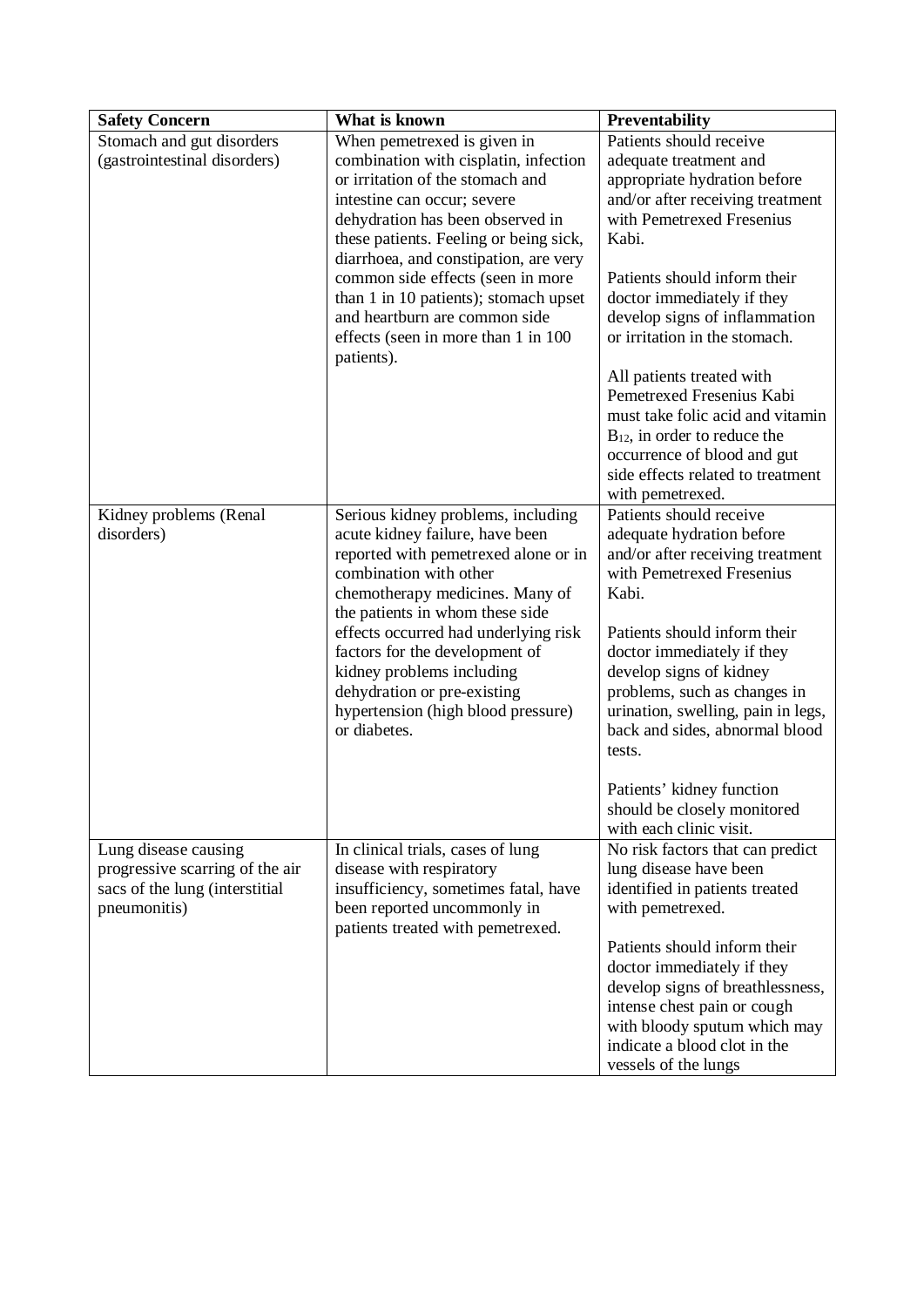| <b>Safety Concern</b>           | What is known                                   | Preventability                                                 |
|---------------------------------|-------------------------------------------------|----------------------------------------------------------------|
| Radiation-related scarring of   | Cases of radiation pneumonitis                  | Pemetrexed Fresenius Kabi is                                   |
| the air sacs of the lung        | (scarring of the air sacs of the lung           | not currently authorised for use                               |
| (radiation pneumonitis)         | associated with radiation therapy)              | with radiation therapy. Doctors                                |
|                                 | have been reported in patients                  | should pay particular attention                                |
|                                 | treated with radiation either before,           | to these patients and exercise                                 |
|                                 | during or after being treated with              | caution when using other radio-                                |
|                                 | pemetrexed.                                     | sensitising agents.                                            |
|                                 |                                                 | Patients should tell their doctor                              |
|                                 |                                                 | if they have had or are going to                               |
|                                 |                                                 | have radiation therapy, as there                               |
|                                 |                                                 | may be an early or late                                        |
|                                 |                                                 | radiation reaction with                                        |
|                                 |                                                 | Pemetrexed Fresenius Kabi.                                     |
| Inflammatory skin reaction that | Rare cases of a severe skin reaction            | Radiation recall with                                          |
| sometimes occurs when people    | have been reported in patients who              | pemetrexed is a rare reaction                                  |
| receive chemotherapy after      | received chemotherapy (including                | that cannot be predicted.                                      |
| radiation therapy (radiation    | treatment with pemetrexed) after                |                                                                |
| recall)                         | they had undergone radiation therapy            | Patients must inform their                                     |
|                                 | weeks or years previously.                      | doctor as soon as possible if                                  |
|                                 |                                                 | they start experiencing any side                               |
|                                 |                                                 | effects such as skin rash, severe                              |
|                                 |                                                 | sunburn, prickling sensation or                                |
|                                 |                                                 | fever.                                                         |
| Severe blood infection (sepsis) | Severe blood infection (sepsis),                | Sepsis is an important risk with                               |
|                                 | sometimes fatal, has been commonly              | pemetrexed. One of the risk                                    |
|                                 | reported during clinical trials with            | factors for sepsis is very low                                 |
|                                 | pemetrexed (in more than 1 in 100<br>patients). | levels of neutrophils (severe<br>neutropenia), the white blood |
|                                 |                                                 | cells that fight bacterial                                     |
|                                 | Neutropenia (low levels of                      | infection. Therefore, prevention                               |
|                                 | neutrophils, a type of white blood              | of sepsis is to a great extent                                 |
|                                 | cells) is very common following                 | linked to the occurrence and                                   |
|                                 | treatment with pemetrexed (seen in              | prevention of severe                                           |
|                                 | more than 1 in 10 patients).                    | neutropenia.                                                   |
|                                 |                                                 |                                                                |
|                                 |                                                 | Patient must inform their doctor                               |
|                                 |                                                 | immediately if they have a                                     |
|                                 |                                                 | temperature of 38°C or greater,                                |
|                                 |                                                 | are sweating or present other                                  |
|                                 |                                                 | signs of infection since they                                  |
|                                 |                                                 | might have neutropenia. Sepsis                                 |
|                                 |                                                 | may be severe and could lead to                                |
|                                 |                                                 | death. All patients treated with<br>Pemetrexed Fresenius Kabi  |
|                                 |                                                 | must take folic acid and vitamin                               |
|                                 |                                                 | $B_{12}$ , in order to reduce the                              |
|                                 |                                                 | occurrence of blood and gut                                    |
|                                 |                                                 | side effects related to treatment                              |
|                                 |                                                 | with pemetrexed.                                               |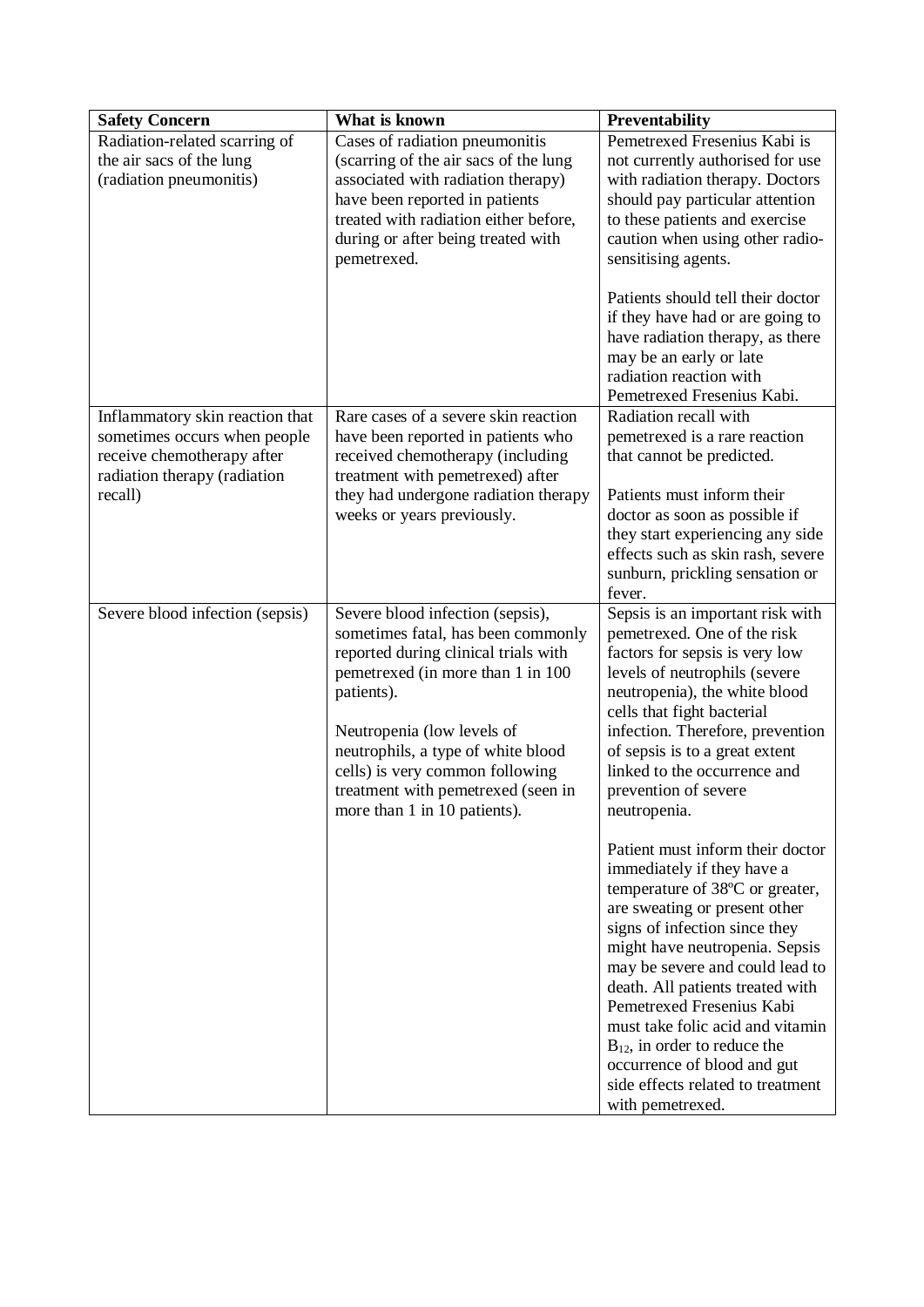| <b>Safety Concern</b>           | What is known                                                            | Preventability                                            |
|---------------------------------|--------------------------------------------------------------------------|-----------------------------------------------------------|
| Rare, severe skin and mucous    | Skin reactions have been reported                                        | Doctors should be aware that                              |
| membrane reactions (including   | with pemetrexed in patients not pre-                                     | Stevens-Johnson syndrome and                              |
| Stevens-Johnson syndrome and    | treated with a corticosteroid (anti-                                     | toxic epidermal necrolysis may                            |
| toxic epidermal necrolysis)     | inflammatory) medicine.                                                  | occur during treatment with                               |
|                                 |                                                                          | Pemetrexed Fresenius Kabi.                                |
|                                 | Rare cases of severe skin reactions                                      | Doctors should monitor patients                           |
|                                 | including Stevens-Johnson syndrome                                       | for any signs of these                                    |
|                                 | and toxic epidermal necrolysis have                                      | conditions. Patients should                               |
|                                 | been reported with pemetrexed (seen                                      | inform their doctor immediately                           |
|                                 | in less than 1 in 1,000 patients),                                       | if they experience a severe rash,                         |
|                                 | which in some cases were fatal.                                          | itching, or blistering.                                   |
|                                 |                                                                          | Pre-treatment with                                        |
|                                 |                                                                          | dexamethasone (or equivalent)                             |
|                                 |                                                                          | can reduce the incidence and                              |
|                                 |                                                                          | severity of skin reactions.                               |
|                                 |                                                                          |                                                           |
|                                 |                                                                          | If patients experienced a skin                            |
|                                 |                                                                          | reaction in the past, further                             |
|                                 |                                                                          | exposure to the suspected                                 |
|                                 |                                                                          | inducing medicine should be                               |
| Reduction in the number of      |                                                                          | strictly avoided.                                         |
| white blood cells (Neutropenia) | Reduction in the number of white<br>blood cells may or may not associate | Yes by monitoring of early<br>symptoms. You should inform |
| which may associated with       | with fever (symptoms included                                            | your doctor immediately if you                            |
| fever (Neutropenic fever), red  | frequent infections such as fever,                                       | feel tiredness, headache, chill,                          |
| blood cells (Anaemia), low      | severe chills, sore throat or mouth                                      | fever or any infection.                                   |
| platelet count                  | ulcers) and red blood cells                                              |                                                           |
| (Thrombocytopenia) (Bone        | (symptoms included tiredness,                                            | Routine monitoring of blood                               |
| marrow suppression)             | headaches, being short of breath                                         | cell counts is recommended.                               |
|                                 | when exercising, dizziness and                                           |                                                           |
|                                 | looking pale) have been reported                                         | Your doctor may reduce the                                |
|                                 | with the use of Pemetrexed therapy.                                      | dose of Pemetrexed if your                                |
|                                 |                                                                          | blood cell count is low.                                  |
|                                 |                                                                          | Do not take Pemetrexed if you                             |
|                                 |                                                                          | suffer from severe suppression                            |
|                                 |                                                                          | of bone marrow functionality,                             |
|                                 |                                                                          | symptoms may be: extreme                                  |
|                                 |                                                                          | tiredness, easy bruising or                               |
|                                 |                                                                          | bleeding, occurrence of                                   |
|                                 |                                                                          | infections.                                               |

| <b>Important Potential Risks</b> |                                                                  |
|----------------------------------|------------------------------------------------------------------|
| <b>Risk</b>                      | What is known (Including reason why it is considered a potential |
|                                  | risk)                                                            |
| None                             | None                                                             |

| <b>Missing Information</b> |               |
|----------------------------|---------------|
| <b>Risk</b>                | What is known |
| None                       | None          |